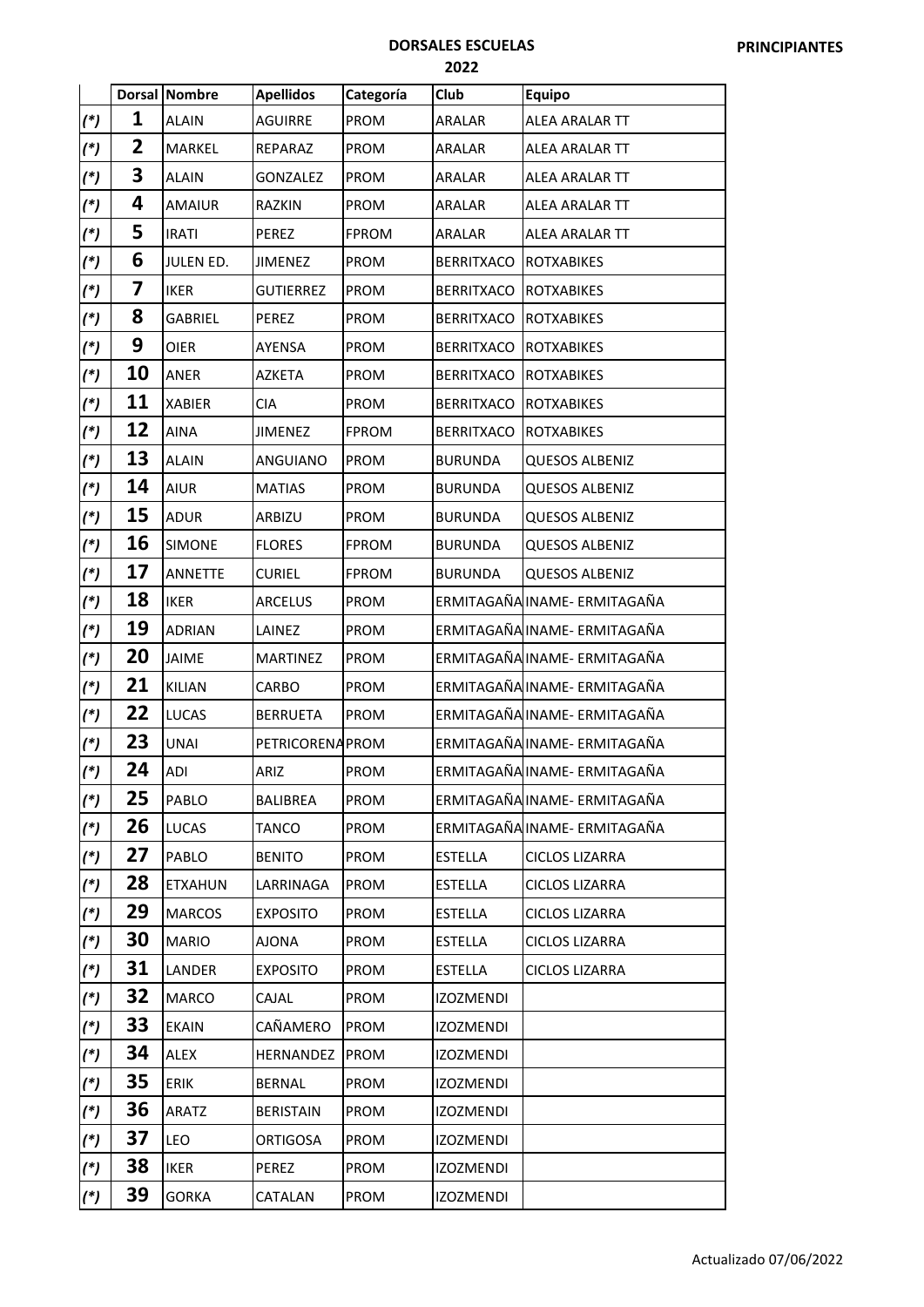| $(*)$ | 40 | <b>ANDER</b>      | CASADO                | <b>PROM</b> | <b>IZOZMENDI</b>   |                                  |
|-------|----|-------------------|-----------------------|-------------|--------------------|----------------------------------|
| $(*)$ | 41 | <b>ALAIN</b>      | ANCIZAR               | <b>PROM</b> | <b>IZOZMENDI</b>   |                                  |
| $(*)$ | 42 | <b>KAIET</b>      | ZARRANZ               | PROM        | <b>IZOZMENDI</b>   |                                  |
| $(*)$ | 43 | <b>LEO</b>        | <b>BERNAL</b>         | <b>PROM</b> | <b>IZOZMENDI</b>   |                                  |
| $(*)$ | 44 | <b>OIER</b>       | <b>MONTORO</b>        | PROM        | <b>IZOZMENDI</b>   |                                  |
| $(*)$ | 45 | <b>JON</b>        | <b>BUSTAMANTEPROM</b> |             | <b>TAFALLES</b>    | EL CASERIO- VALSAY               |
| $(*)$ | 46 | <b>JOANES</b>     | <b>ITURRIA</b>        | <b>PROM</b> | <b>TAFALLES</b>    | EL CASERIO-VALSAY                |
| $(*)$ | 47 | <b>IÑIGO</b>      | <b>MACAYA</b>         | PROM        | <b>TAFALLES</b>    | EL CASERIO-VALSAY                |
| $(*)$ | 48 | <b>AMETS</b>      | OROZ                  | PROM        | VILLAVES           | PESCADERIA OLAVERRI              |
| $(*)$ | 49 | <b>UNAX</b>       | <b>DOMENCH</b>        | <b>PROM</b> | <b>VILLAVES</b>    | PESCADERIA OLAVERRI              |
| $(*)$ | 50 | <b>ALVARO</b>     | CAYUELA               | <b>PROM</b> | <b>VILLAVES</b>    | PESCADERIA OLAVERRI              |
| $(*)$ | 51 | <b>ERLANTZ</b>    | <b>MIRAMON</b>        | <b>PROM</b> | <b>VILLAVES</b>    | PESCADERIA OLAVERRI              |
| $(*)$ | 52 | <b>THIAGO</b>     | <b>ROBLES</b>         | <b>PROM</b> | <b>VILLAVES</b>    | PESCADERIA OLAVERRI              |
| $(*)$ | 53 | <b>MARC</b>       | <b>ILUNDAIN</b>       | <b>PROM</b> | <b>VILLAVES</b>    | PESCADERIA OLAVERRI              |
| $(*)$ | 54 | <b>HUGO</b>       | <b>DELGADO</b>        | PROM        | VILLAVES           | PESCADERIA OLAVERRI              |
| $(*)$ | 55 | <b>CRISTOPHER</b> | <b>LOPEZ</b>          | <b>PROM</b> | <b>BTT NAVARRA</b> |                                  |
| $(*)$ | 56 | ORIOL             | VILLAMAYOR            | <b>PROM</b> | <b>TURIASO</b>     | F.S. DORONDON-MCF TRAB.VRT.      |
| $(*)$ | 57 | ANDER             | <b>ZUECO</b>          | <b>PROM</b> | TURIASO            | F.S. DORONDON-MCF TRAB.VRT.      |
| $(*)$ | 58 | <b>JOEL</b>       | DE LOS RIOS           | <b>PROM</b> | <b>TURIASO</b>     | F.S. DORONDON-MCF TRAB.VRT.      |
| $(*)$ | 59 | <b>MARIO</b>      | GONZALEZ              | <b>PROM</b> | <b>TURIASO</b>     | F.S. DORONDON-MCF TRAB.VRT.      |
| $(*)$ | 60 | ALEJANDRO         | <b>GARCIA</b>         | PROM        | <b>TURIASO</b>     | F.S. DORONDON-MCF TRAB.VRT.      |
|       | 61 | <b>IGOR</b>       | <b>ROMERO</b>         | PRIM - 2    | ARALAR             | ALEA ARALAR TT                   |
|       | 62 | LANDER            | GORRITI               | PRIM - 2    | ARALAR             | ALEA ARALAR TT                   |
|       | 63 | <b>ANATZ</b>      | ARRIETA               | PRIM - 1    | ARALAR             | ALEA ARALAR TT                   |
|       | 64 | AITZ              | BERASTEGI             | PRIM - 1    | ARALAR             | ALEA ARALAR TT                   |
|       | 65 | <b>UNAX</b>       | GARCIANDIA            | PRIM - 1    | ARALAR             | ALEA ARALAR TT                   |
|       | 66 | <b>EGOI</b>       | SARALEGUI             | PRIM - 1    | ARALAR             | ALEA ARALAR TT                   |
|       | 67 | EKHI              | ARRESE                | PRIM - 1    | <b>ARALAR</b>      | ALEA ARALAR TT                   |
|       | 68 | <b>EKAITZ</b>     | PAULARENA             | PRIM - 1    | ARALAR             | ALEA ARALAR TT                   |
|       | 69 | SARAH             | ARREGUI               | FPRIM - 2   | ARALAR             | ALEA ARALAR TT                   |
|       | 70 | LUR               | RAZKIN                | FPRIM - 1   | ARALAR             | <b>ALEA ARALAR TT</b>            |
|       | 71 | EÑAUT             | ZELAIETA              | PRIM - 1    |                    | BAZTANDARRIMALKORRA-JOSENEA-CEM2 |
|       | 72 | <b>XABIER</b>     | MUÑOZ                 | PRIM - 2    | BERRITXACO         | <b>ROTXABIKES</b>                |
|       | 73 | ASANISEN          | RUMENOV               | PRIM - 2    | <b>BERRITXACO</b>  | <b>ROTXABIKES</b>                |
|       | 74 | ALEJANDRO         | CASAS                 | PRIM - 2    | <b>BERRITXACO</b>  | ROTXABIKES                       |
|       | 75 | KAI               | LOPEZ                 | PRIM - 2    | <b>BERRITXACO</b>  | ROTXABIKES                       |
|       | 76 | MARKEL            | ZUGASTI               | PRIM - 1    | <b>BERRITXACO</b>  | ROTXABIKES                       |
|       | 77 | OIER              | <b>REY</b>            | PRIM - 1    | <b>BERRITXACO</b>  | ROTXABIKES                       |
|       | 78 | <b>ENAITZ</b>     | AZKETA                | PRIM - 1    | <b>BERRITXACO</b>  | <b>ROTXABIKES</b>                |
|       | 79 | IÑIGO             | LOIZATE               | PRIM - 1    | <b>BERRITXACO</b>  | ROTXABIKES                       |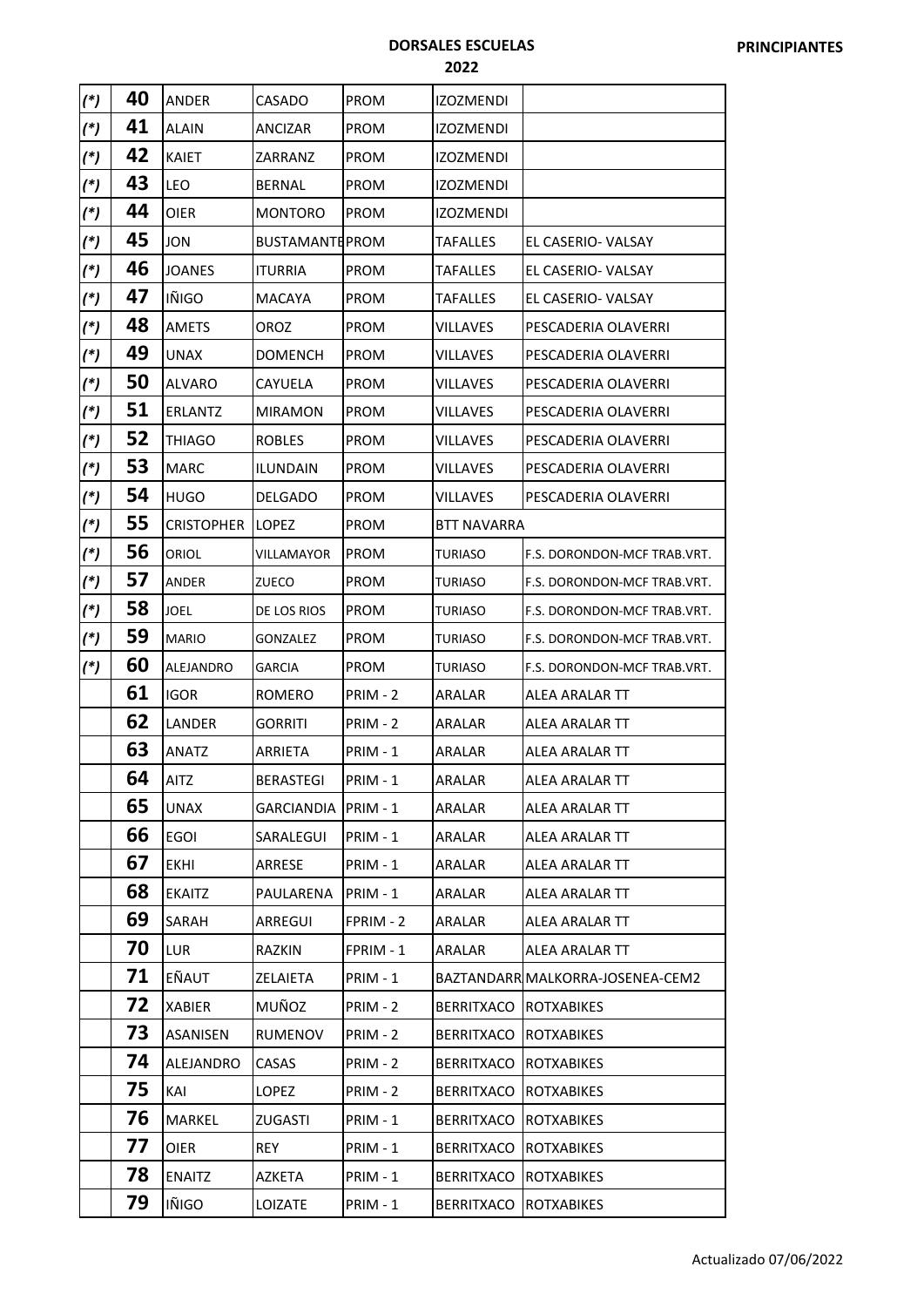| 80         | <b>XIN LONG</b>       | CAI                   | PRIM - 1  | BERRITXACO ROTXABIKES |                              |
|------------|-----------------------|-----------------------|-----------|-----------------------|------------------------------|
| 81         | <b>GORKA</b>          | LUSARRETA             | PRIM - 1  | BERRITXACO            | <b>ROTXABIKES</b>            |
| 82         | <b>CLAUDIA</b>        | <b>DOMENCH</b>        | FPRIM - 2 | BERRITXACO            | <b>ROTXABIKES</b>            |
| 83         | <b>KAROLYNA</b>       | MUZYKA                | FPRIM - 1 | <b>BERRITXACO</b>     | <b>ROTXABIKES</b>            |
| 84         | <b>ADRIANA</b>        | <b>MUNIAIN</b>        | FPRIM - 1 | <b>BERRITXACO</b>     | <b>ROTXABIKES</b>            |
| 85         | <b>JAVIER</b>         | RAMIREZ D. A PRIM - 2 |           | <b>BURUNDA</b>        | <b>QUESOS ALBENIZ</b>        |
| 86         | <b>ANAI</b>           | MAZKIARAN             | PRIM - 1  | <b>BURUNDA</b>        | QUESOS ALBENIZ               |
| 87         | <b>IRATI</b>          | <b>AGUIRRE</b>        | FPRIM - 1 | <b>BURUNDA</b>        | QUESOS ALBENIZ               |
| 88         | SAIOA                 | <b>MEJIA</b>          | FPRIM - 1 | <b>BURUNDA</b>        | <b>QUESOS ALBENIZ</b>        |
| 89         | <b>UGAITZ</b>         | OJER                  | PRIM - 2  |                       | ERMITAGAÑA INAME- ERMITAGAÑA |
| 90         | <b>OIHAN</b>          | <b>IROZ</b>           | PRIM - 2  |                       | ERMITAGAÑA INAME- ERMITAGAÑA |
| 91         | <b>IKER</b>           | IBAÑEZ                | PRIM - 2  |                       | ERMITAGAÑA INAME- ERMITAGAÑA |
| 92         | MIGUEL LUIS AYESTARAN |                       | PRIM - 2  |                       | ERMITAGAÑA INAME- ERMITAGAÑA |
| 93         | <b>MATEO</b>          | DE DIOS               | PRIM - 1  |                       | ERMITAGAÑA INAME- ERMITAGAÑA |
| 94         | <b>IÑIGO</b>          | FERNANDEZ             | PRIM - 1  |                       | ERMITAGAÑA INAME- ERMITAGAÑA |
| 95         | <b>PELAYO</b>         | TUÑON                 | PRIM - 1  |                       | ERMITAGAÑA INAME- ERMITAGAÑA |
| 96         | <b>ALIX</b>           | ALZA                  | FPRIM - 2 |                       | ERMITAGAÑA INAME- ERMITAGAÑA |
| 97         | <b>NORA</b>           | TANCO                 | FPRIM - 2 |                       | ERMITAGAÑA INAME- ERMITAGAÑA |
| 98         | AMETS                 | GARCIA                | PRIM - 2  | <b>ESTELLA</b>        | <b>CICLOS LIZARRA</b>        |
| 99         | <b>ALAN</b>           | GOÑI                  | PRIM - 1  | ESTELLA               | <b>CICLOS LIZARRA</b>        |
| 100        | <b>UNAX</b>           | SOLA                  | PRIM - 1  | <b>ESTELLA</b>        | <b>CICLOS LIZARRA</b>        |
| 101        | LEYRE                 | GOÑI                  | FPRIM - 2 | <b>ESTELLA</b>        | CICLOS LIZARRA               |
| 102        | <b>MARCOS</b>         | DE JUAN               | PRIM - 2  | <b>IZOZMENDI</b>      |                              |
| 103        | LUIS                  | <b>HUERTA</b>         | PRIM - 2  | <b>IZOZMENDI</b>      |                              |
| 104  ivan  |                       | PEREZ                 | PRIM - 2  | IZOZMENDI             |                              |
| 105        | <b>IORITZ</b>         | CATALAN               | PRIM - 2  | IZOZMENDI             |                              |
| <b>106</b> | <b>GABAI</b>          | SAN MARTIN PRIM - 1   |           | <b>IZOZMENDI</b>      |                              |
| 107        | LIER                  | <b>ARANGUREN</b>      | PRIM - 1  | <b>IZOZMENDI</b>      |                              |
| 108        | ARATZ                 | <b>BILBAO</b>         | PRIM - 1  | <b>IZOZMENDI</b>      |                              |
| 109        | LEYRE                 | CABELLO               | FPRIM - 2 | <b>IZOZMENDI</b>      |                              |
| <b>110</b> | AROA                  | ESPARZA               | FPRIM - 2 | <b>IZOZMENDI</b>      |                              |
| $111$ JUNE |                       | SUBIZAR               | FPRIM - 1 | <b>IZOZMENDI</b>      |                              |
| 112        | <b>ANE</b>            | LAIGLESIA             | FPRIM - 2 | <b>POWER RACE</b>     |                              |
| 113        | IÑAKI                 | GARRIZ                | PRIM - 2  | TAFALLES              | EL CASERIO-VALSAY            |
| 114        | AXEL                  | <b>BERRUEZO</b>       | PRIM - 2  | <b>TAFALLES</b>       | EL CASERIO-VALSAY            |
| 115        | <b>AMETS</b>          | DEAN                  | PRIM - 2  | <b>TAFALLES</b>       | EL CASERIO-VALSAY            |
| 116        | <b>MARKEL</b>         | ARAMENDIA             | PRIM - 2  | <b>VILLAVES</b>       | PESCADERIA OLAVERRI          |
| 117        | <b>PABLO</b>          | MONREAL               | PRIM - 2  | VILLAVES              | PESCADERIA OLAVERRI          |
| 118        | <b>MANEX</b>          | GASTESI               | PRIM - 2  | <b>VILLAVES</b>       | PESCADERIA OLAVERRI          |
| 119        | PAU                   | DEL RIO               | PRIM - 1  | VILLAVES              | PESCADERIA OLAVERRI          |